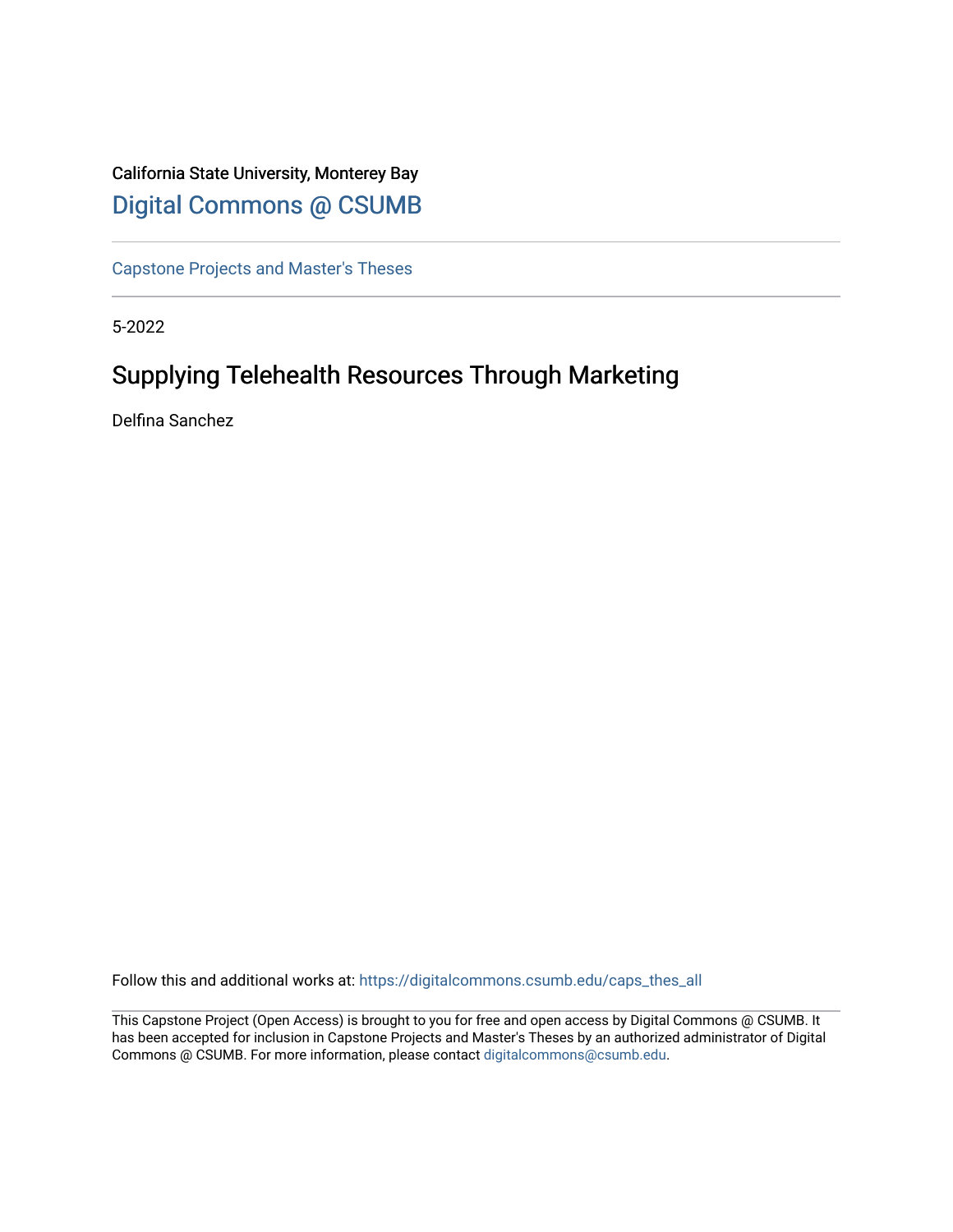## **Supplying Telehealth Resources Through Marketing**

Delfina Sanchez

Salud Para La Gente- Mentor: Oneez Banuelos Collaborative Health & Human Services Department of Health, Human Services and Public Policy California State University Monterey Bay May 4, 2022

## **Author Note**

Delfina Sanchez, Department of Health Human Services and Public Policy, California State University Monterey Bay. This research was supported by Salud Para La Gente. Correspondence concerning this article should be addressed to Delfina Sanchez, California State University Monterey Bay, 100 Campus Center, Seaside, CA, 93955. Contact: delsanchez@csumb.edu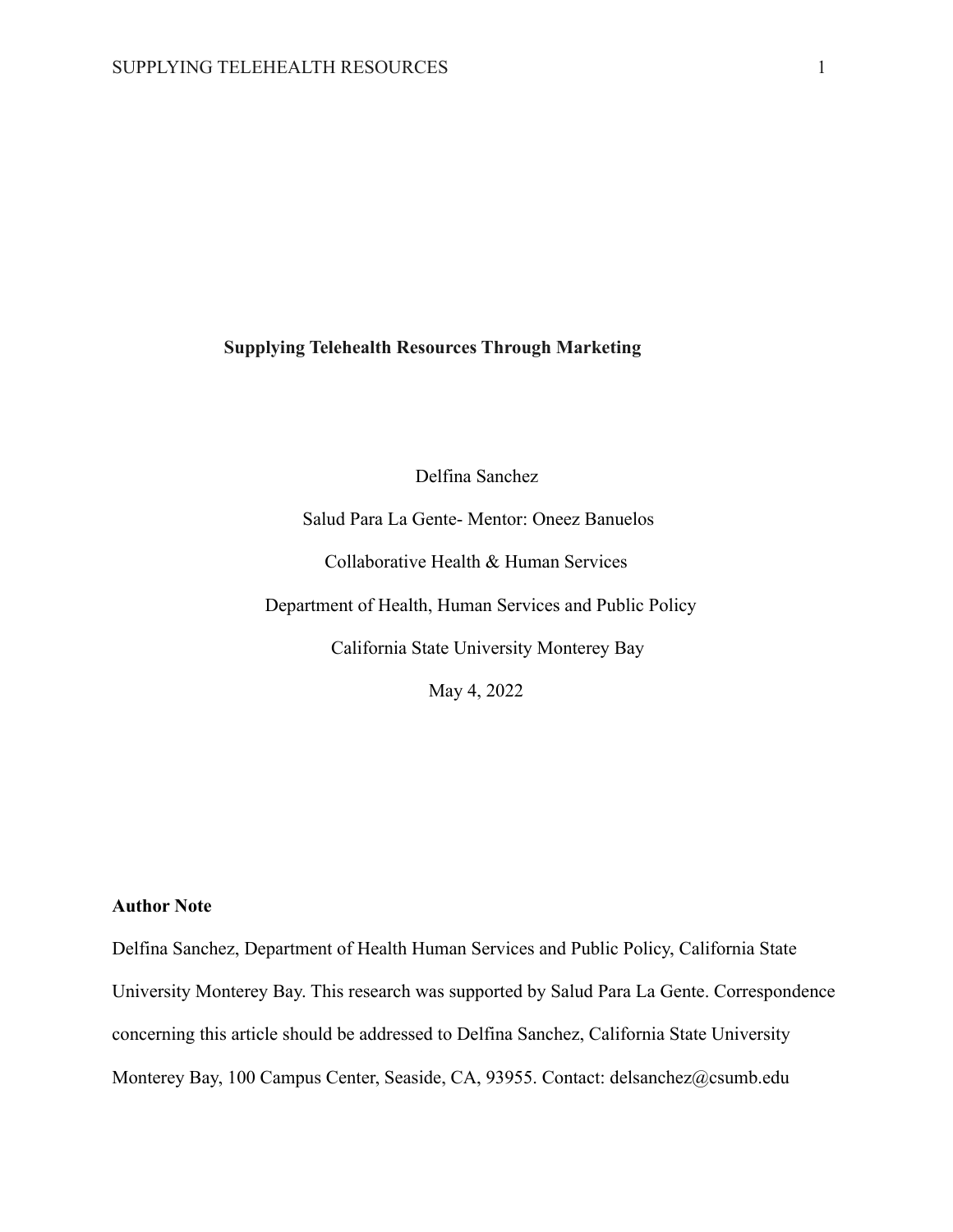## **Abstract**

Salud Para La Gente is a non-profit healthcare organization with clinics in Santa Cruz County and North Monterey County. Its mission is to provide high-quality, comprehensive, and cost-effective healthcare that is responsive to the needs of the communities they serve. Health inequities among Hispanics in the United States are too high. Contributing factors such as the lack of access to healthy foods, medical insurance, and community resources increase the risk of health issues, medical costs burden, shorter life expectancy, and weakened quality of life. The Salud Para La Gente Telehealth project aimed to increase marketing awareness through a website that included an educational video in English and Spanish to help patients conduct video visits from anywhere. The goal was to increase the number of clients and level of engagement with the agency by providing a bilingual resource that meets the clients' needs.

Keywords: Hispanic Inequities, Telehealth Resources, Video Visits, Medical Cost Burden, Quality Of Life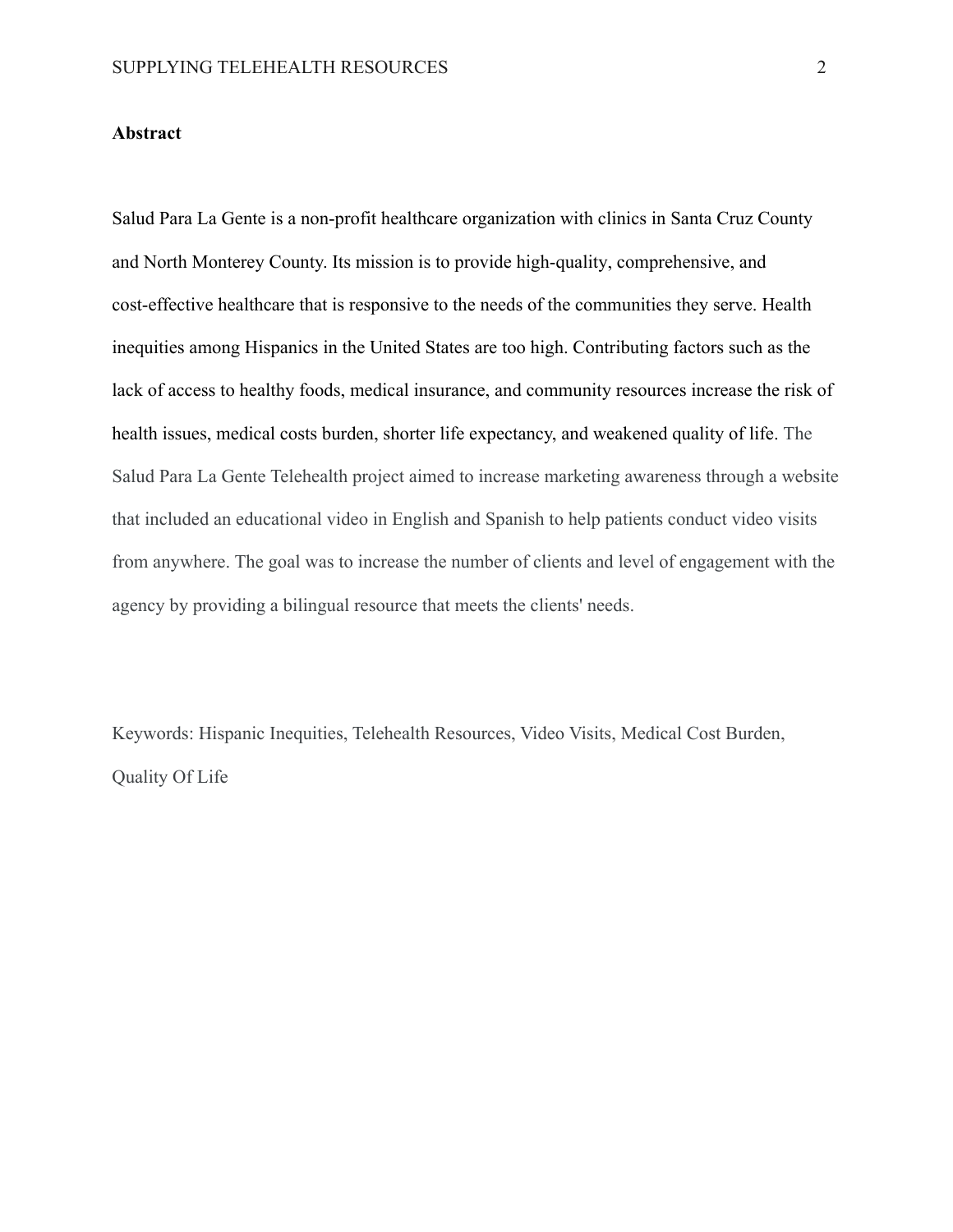#### **Agency and Communities Served**

According to Salud Para La Gente, health and wellness are necessary components for keeping a good, happy life. They also understand that their patients' health begins where they live, work, learn, pray, and play. Salud is a non-profit healthcare organization that works in clinics in Santa Cruz and North Monterey counties. Salud Para La Gente has made it its goal as a 'health home' to provide high-quality, comprehensive, and cost-effective healthcare responsive to the needs of the communities they serve. They aim to provide high-quality healthcare to everyone who requires it and be present where their community requires it (Salud Para La Gente, 2021).

#### **Problem Description**

Health inequities among Hispanics in the United States are too high, and the problem affects many of them. Contributing factors to this problem include food deserts, where Hispanics face oppression caused by a lack of access to high-quality, healthy foods (Cuevas et al., 2016), a lack of access to medical insurance, and a lack of community resources and knowledge about telehealth. Telehealth could be a barrier for some individuals due to cost and a lack of digital and health education (Truong et al., 2022). The social consequence of the health inequities among Hispanics is leading to increased risk of health issues, medical cost burdens, and shorter life expectancy

## **Contributing Factors**

## *Lack of Community Resources and Knowledge of Telehealth*

A lack of community resources and knowledge about telehealth services can affect access to health services. Furthermore, Black Hispanics who live in low-income communities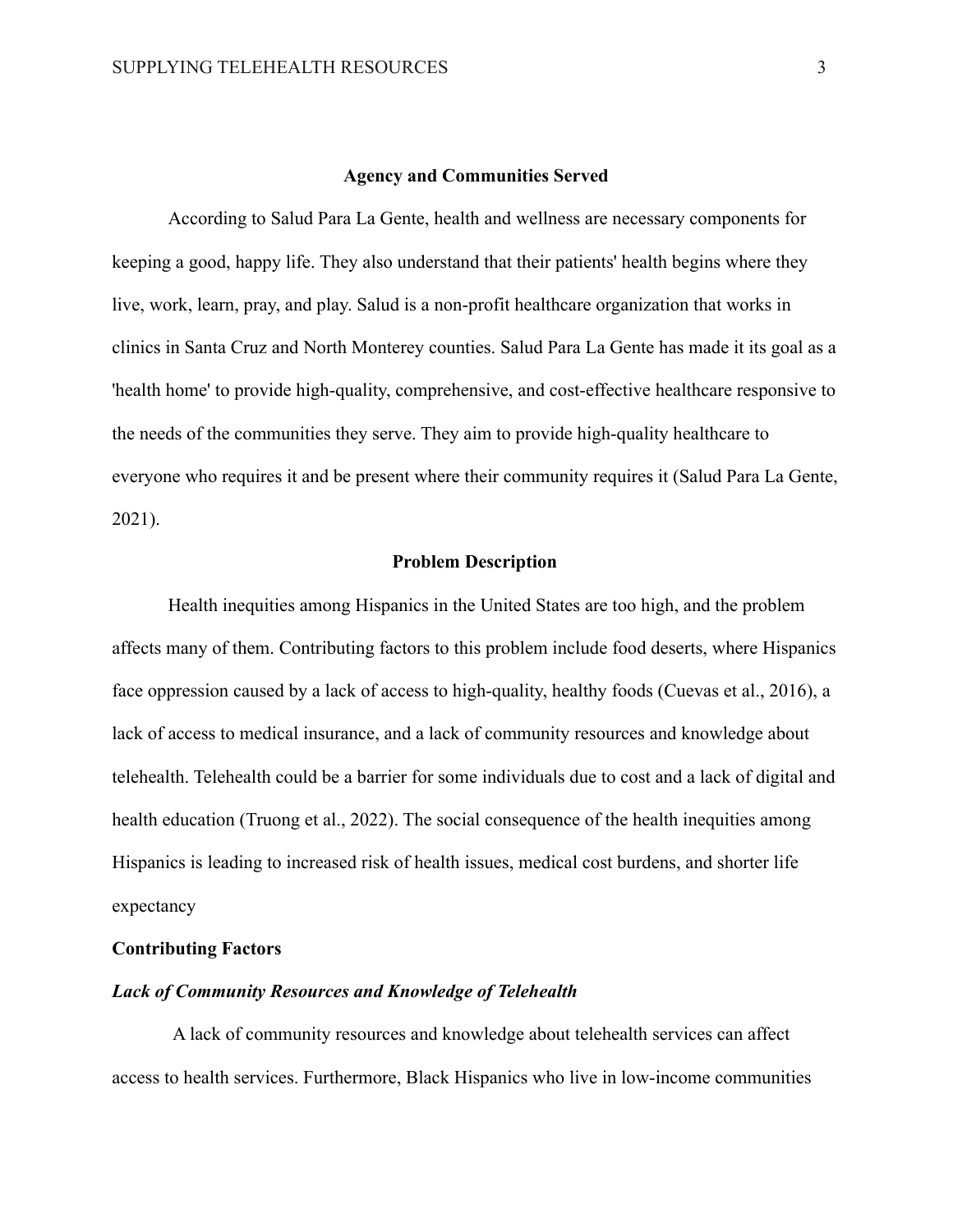have more people without jobs and a higher poverty rate than White Hispanics. These factors affect access to social and physical environmental resources and become obstacles to health and well-being. It is also possible that Black Hispanics, specifically those living in high non-Hispanic Black segregated communities, may not have culturally appropriate social relations with resources to lessen the effects of specific stressors. (Cuevas et al., 2016). In addition, for racial/ethnic minorities, telehealth-provided care has promise for a wide range of illnesses and outcomes, especially when delivered in the patient's preferred language (Truong et al., 2022).

#### *Lack of Access to Medical Insurance*

Not having medical insurance also affects the Hispanic community. Research on racial and ethnic disparities in healthcare access and utilization constantly identifies Hispanics as one of the most disadvantaged ethnic groups. Using courses of action such as the usual source of care, health insurance coverage, and the quality of care received, barriers for Hispanics are easily identified (Paz & Massey, 2016).

#### *Food Deserts*

Food deserts not having access to healthy foods to have a nutritious, healthy diet also contributes to the health inequalities among Hispanics. Approximately a quarter of Hispanic families live in poverty. Hispanics are unequally oppressed by not having access to quality, nutritious foods and higher exposure to stress (Cuevas et al., 2016).

## **Consequences**

## *Increased risk of Health issues*

The most significant consequence of the health inequity for Hispanics is the increase in health issues. Not having healthy foods contributes to obesity, heart disease, and diabetes.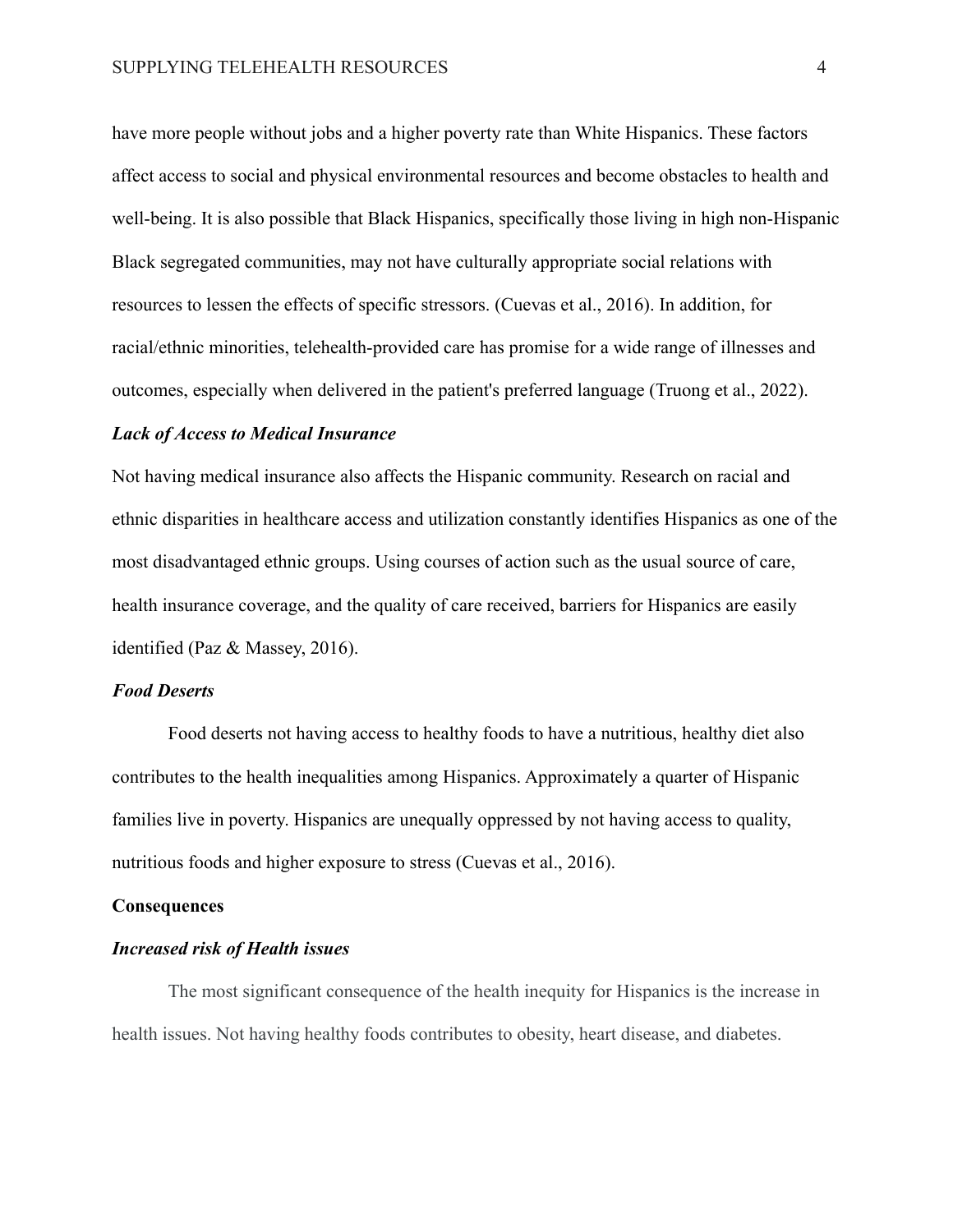Hispanics are 50% more likely than Whites to die from diabetes and liver disease. Mexicans and Puerto Ricans are nearly twice as likely as whites to die from diabetes. (CDC, 2015)

## *Medical Costs Burden*

The medical cost burden among Hispanics is another factor in accessing health care despite having the Affordable Care Act. The Affordable Care Act aimed at increasing the number of non-elderly enrollees. However, Hispanics have the highest percentage of uninsured people (32%), accompanied by American Indians (27%), Blacks (21%), Asians (18%), and Whites (13%) (Kaiser Family Foundation, 2017). This contributes to health disparities. In the United States, Hispanic people with at least a high school diploma (37%) lack frequent access to health care services, compared to those with at least some college degree (19%). In addition, nearly a quarter of Hispanics reported delays in receiving health care due to financial problems (Aponte, 2017).

## *Shorter Life Expectancy*

Even though life expectancy and quality of life among Hispanics may be high when compared to other ethnicities where they live can decrease their life expectancy and quality of life. Studies involving minority populations have revealed inequalities in particular regions where Blacks and Hispanics report worse health than Whites and Asians. In order to understand the overall health status of the population, investigators looked at the relationship between health-related quality of life and physical activity/diet among Black, Hispanic, and Asian communities in New York City. Health-related quality of life was measured by self-reported physical health, mental health, and social functioning. Immigrant communities' Hispanic and Asian populations report healthier diets but lower weekly physical activity than other populations in the area. The findings indicate significant differences among each category, with Hispanics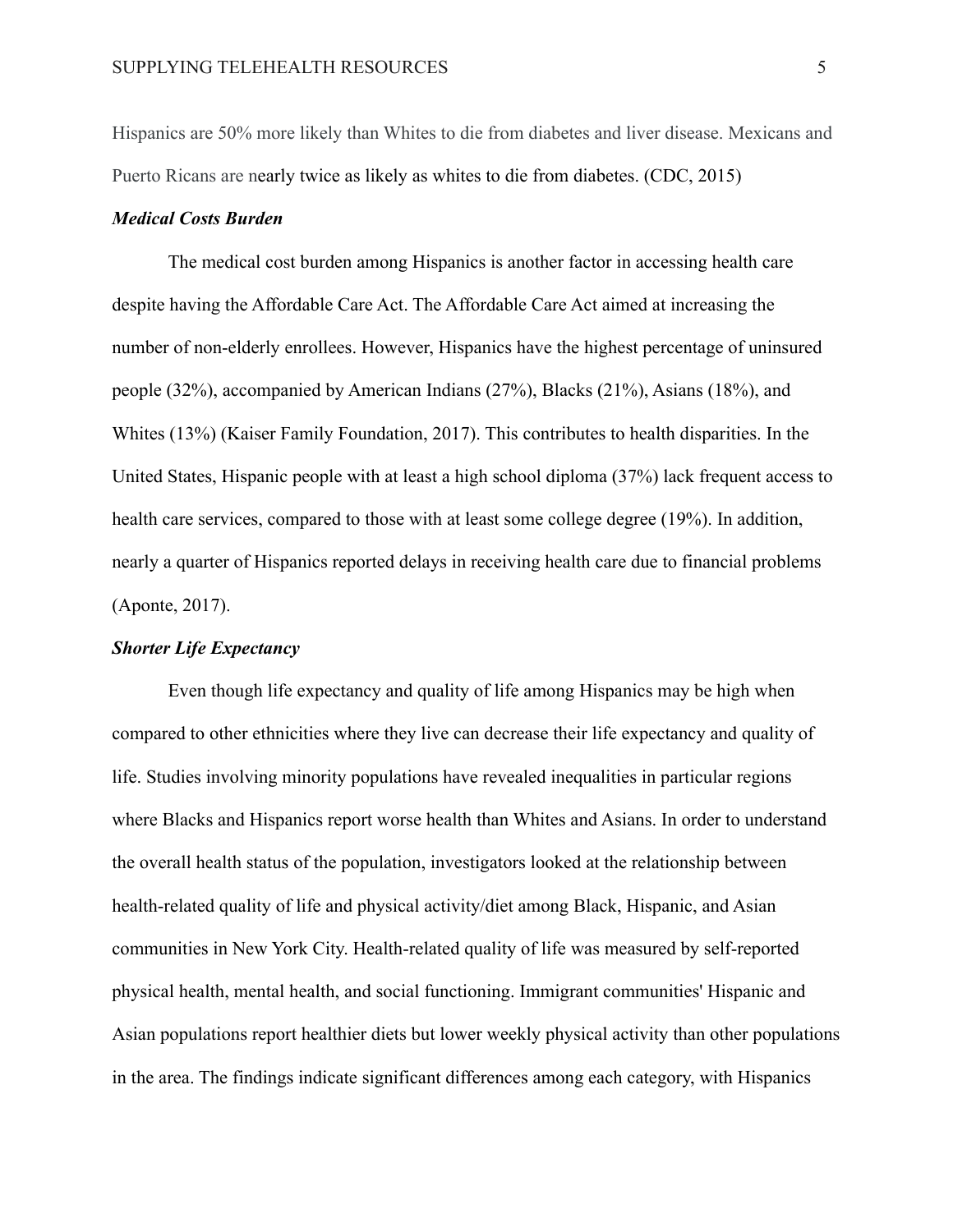most likely to engage in adequate physical activity, consume recommended fruits and vegetables, and report having a healthy diet (Paz & Massey, 2016).

## *Problem Model*

| <b>Contributing Factors</b>              | Problem                        | Consequences                          |
|------------------------------------------|--------------------------------|---------------------------------------|
|                                          | Health inequities among        | Increased risk of health              |
| Lack of Community resources<br>$\bullet$ | Hispanics in the United States | issues(diabetes)                      |
| and knowledge about                      | are too high.                  | Medical Costs Burden (to<br>$\bullet$ |
| Telehealth                               |                                | family and city/agency)               |
| Lack of access to Medical                |                                | Shorter life expectancy (and          |
| Insurance                                |                                | quality of life)                      |
| Food Desert (not having access)          |                                |                                       |
| to healthy foods)                        |                                |                                       |
|                                          |                                |                                       |
|                                          |                                |                                       |

## **Project Description and Justification**

## **Project Description**

The project will increase marketing awareness through a website that includes an educational video in English and Spanish to help patients have video visits from anywhere. The goal is to increase the number of clients and level of engagement with the agency by providing a bilingual resource that meets the clients' needs. The website's primary goal is to give the community a bilingual and valuable resource for their needs. This is important because, since the coronavirus virus epidemic in 2019, many clinics have increased their use of telehealth.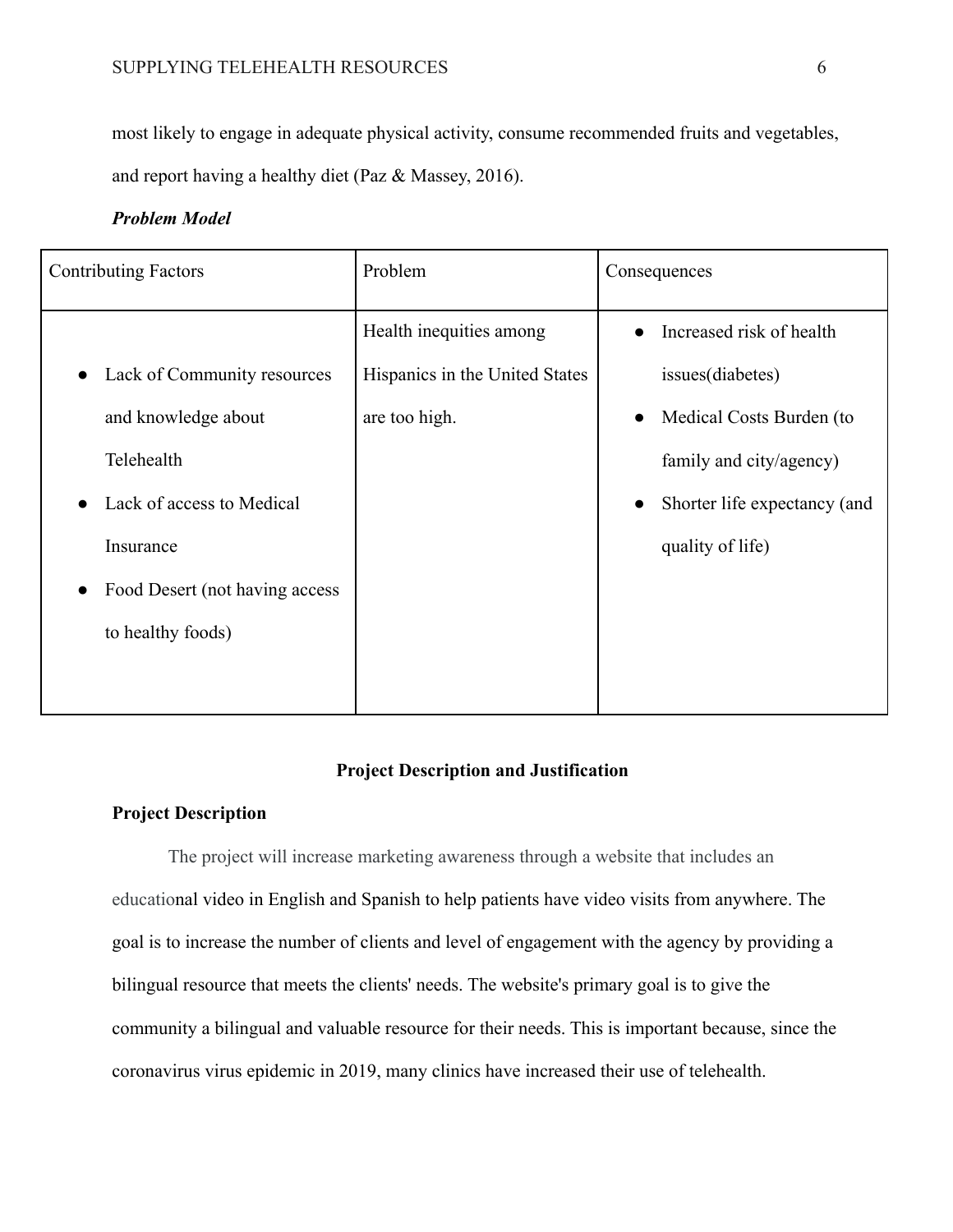### **Justification**

Increasing focus on patient satisfaction, quick and qualitative care, and the price has led to greater telehealth use. Patients and providers have benefited from telemedicine, but regulatory, legal, and payment barriers have limited widespread implementation (Gajarawala & Pelkowski, 2021). However, many patients decline telehealth services because they do not know how to participate in a video visit because the instructions are in English. Having this website with a video and instructions in Spanish will be beneficial in educating them on telehealth services.

#### **Project Implementation**

The web page had all the information needed to educate and encourage patients to feel secure doing video visits independently. Also, the webpage was a tool that could be used for future video visits. Assessment Plan

The website targets Salud Para La Gente patients and focuses on bringing awareness to telehealth services. The website was promoted by distributing flyers with a QR Code in the local community. A QR (quick response) is a code that takes the user directly to the webpage by scanning through the lens of their camera phone. The distribution consists of printing the flyers, distributing the flyers to community members, and posting a flyer in a local laundromat a few blocks away from the agency to raise awareness of the website.

## **Expected Outcomes**

The goal was to see an increase of 20 video visits by the end of one week, increasing 1% in video visits. The website was monitored for the number of people who visited the website with a QRcode. The number of video visits was tracked by Program Coordinator Specialty Services Jose Santana and the intern.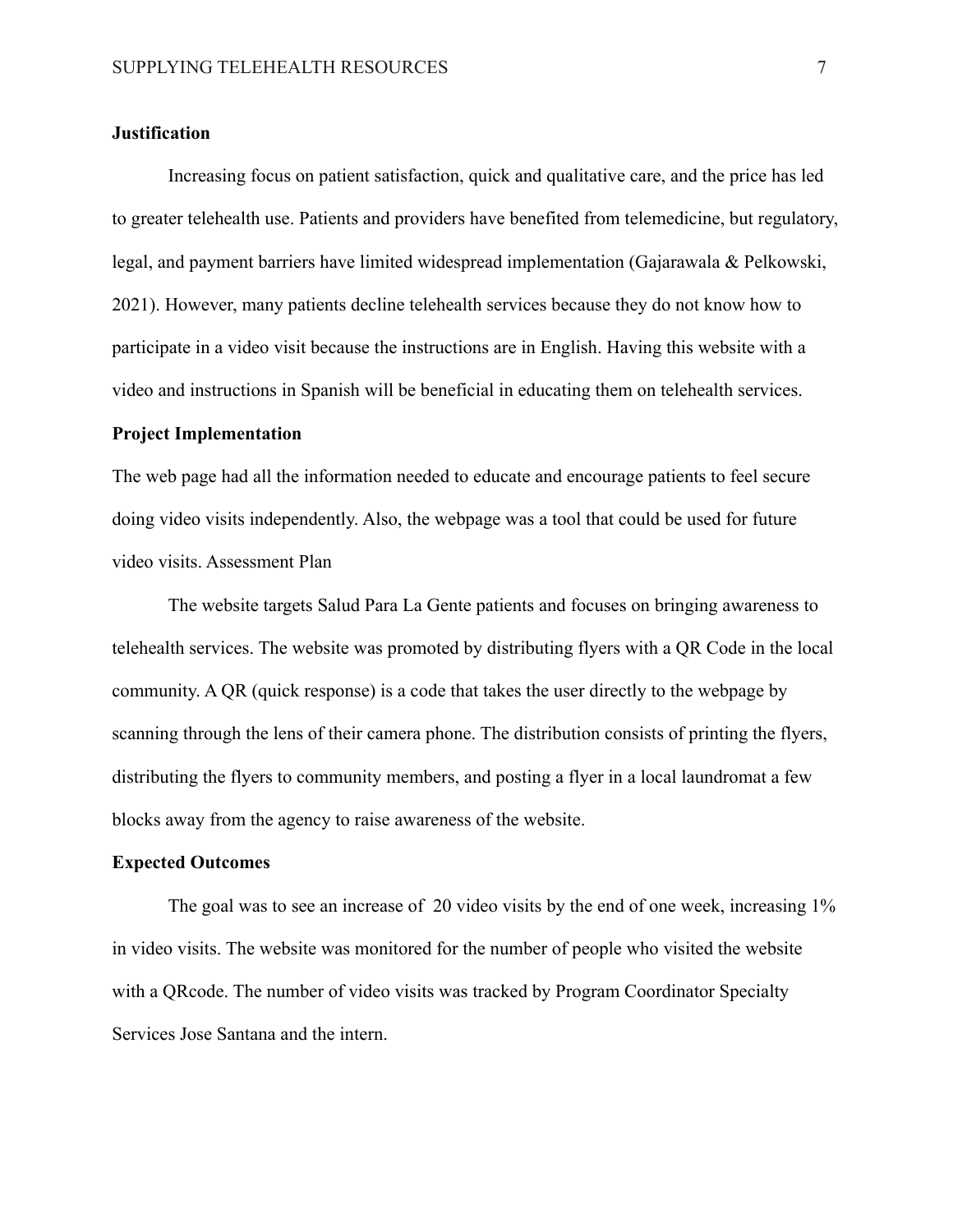## **Project Results**

According to Jose Santana, around 170 calls are made weekly at the agency to patients to convert phone appointments into video visits. Around 55 patients usually agree (32%). During the week of video implementation, from April 13 to April 20. Around 170 calls were made, and 63 patients agreed to have video visits (37%). There was an increase of 5% in video visits due to the project. I did not reach the 1% I had initially wanted because I had only one week to implement the project. However, more time to implement the project would have resulted in reaching the goal

#### **Conclusion & Recommendations**

### **Conclusion**

Telehealth has become an essential key to providing health care services. Unfortunately, many people who are still not educated on telehealth are declining video visits. This prevents patients from obtaining the best health care. Telehealth continues to expand, and with the expansion, more awareness needs to be provided. The web page can be an example of how awareness can make a difference in increasing video visits.

## **Recommendations**

Recommendations for the agency are to focus on awareness of telehealth services. Creating a bilingual platform of the agency's choice could benefit both the agency and patients by increasing video visits and educating patients at the same time. Also, having a partnership to help promote telehealth services can have a more significant impact on the community. Tasks are done faster and more efficiently with a more hands-on deck, resulting in increased efficiency.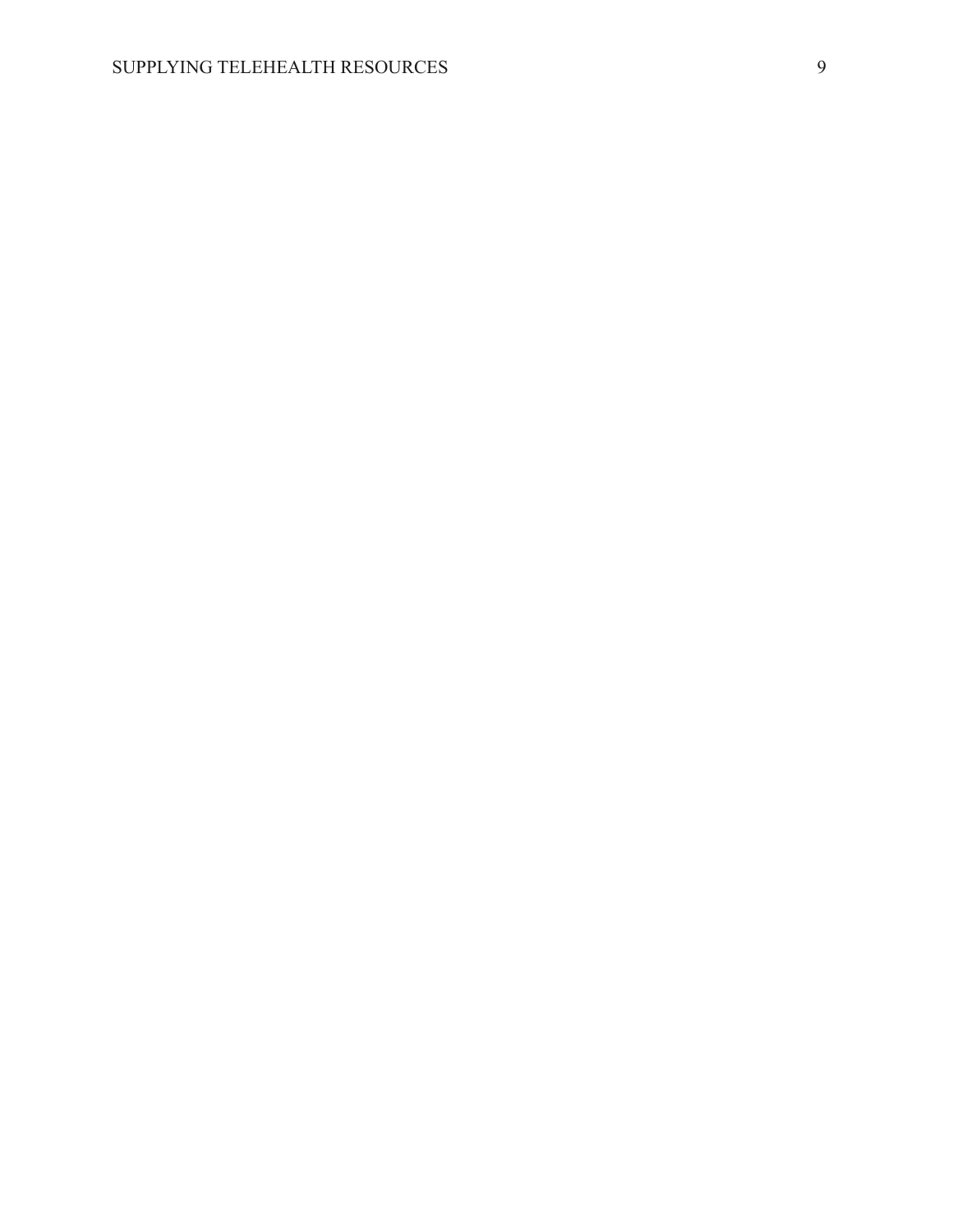#### **References**

Aponte, J. (2017). Health Disparities and Hispanics. *Hispanic Health Care International, 15(*2),

51–51. <https://doi.org/10.1177/1540415317708513>

Centers for Disease Control and Prevention. (2015, May 5). *Hispanic health.* <https://www.cdc.gov/vitalsigns/hispanic-health/index.html>

- Cuevas, A. G., Dawson, B. A., & Williams, D. R. (2016). Race and skin color in Latino health: An analytical review. *American Journal of Public Health 106*(12), 2131-2136. <https://ajph.aphapublications.org/doi/full/10.2105/AJPH.2016.303452>
- Gajarawala, S. N., & Pelkowski, J. N. (2021, February). Telehealth benefits and barriers. *The Journal for Nurse Practitioners 17*(2), 218–221.

<https://www.ncbi.nlm.nih.gov/pmc/articles/PMC7577680/>

Paz, K., & Massey, K. P. (2016). Health disparity among Latina women: Comparison with non-Latina women: Supplementary issue: Health disparities in women. *Clinical Medicine Insights: Women's Health, 9s1.* <https://doi.org/10.4137/CMWH.S38488>

Salud Para La Gente. (2021). *About*. <https://splg.org/about/>

Truong, M., Yeganeh, L., Cook, O., Crawford, K., Wong, P., & Allen, J. (2022). Using telehealth consultations for healthcare provision to patients from non-indigenous racial/ethnic minorities: A systematic review. *Journal of the American Medical Informatics Association, 29*(5), 970–982*.* <https://academic.oup.com/jamia/article/29/5/970/6527524>

Telehealth.HHS.gov. (2022, March). *What is telehealth?* <https://telehealth.hhs.gov/patients/understanding-telehealth/>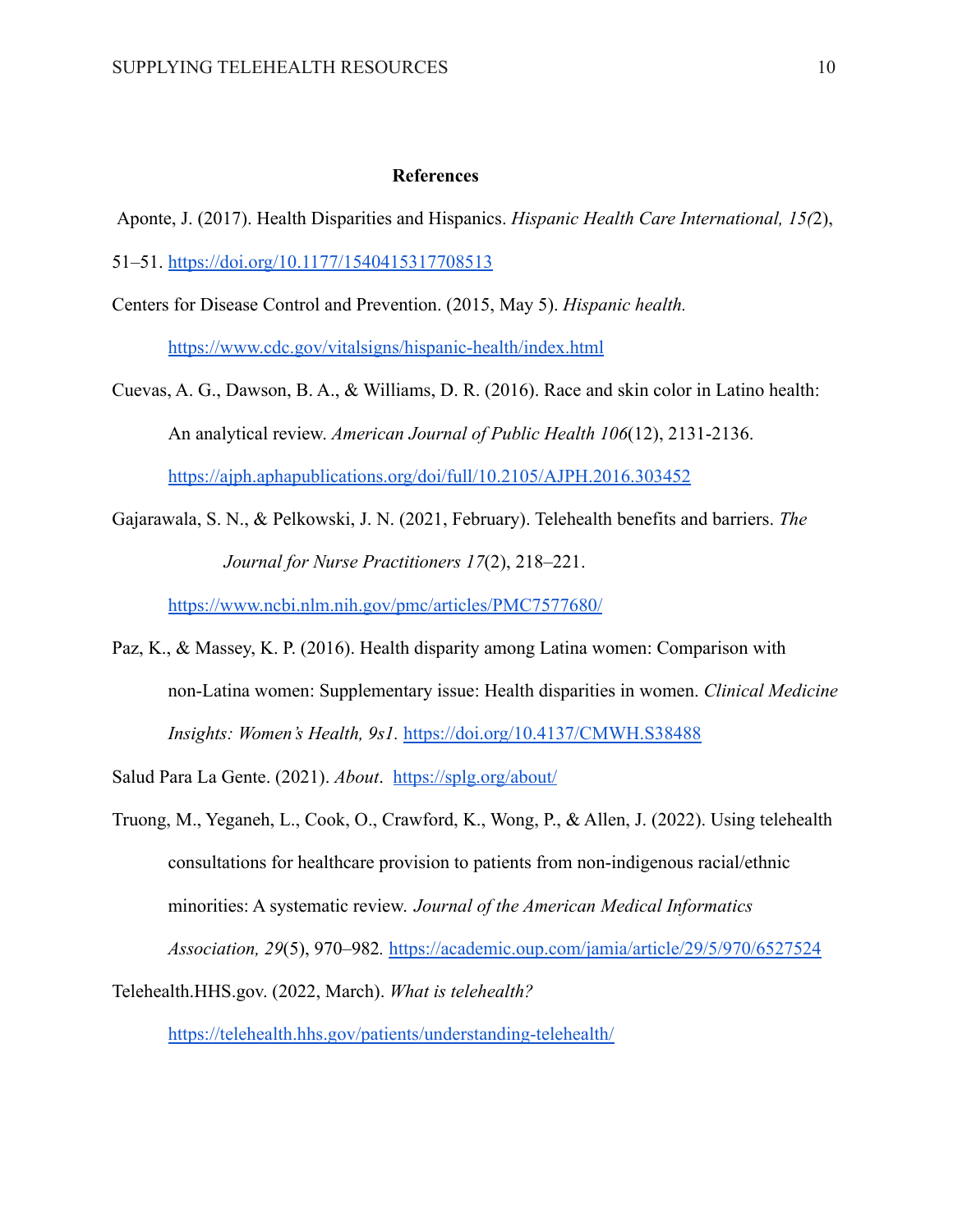## **Appendix A**

## **Scope of Work**

| <b>Task</b>                                                                                                                            | <b>Timeline</b>               | <b>Parties</b><br><b>Involved</b>                                                                    | <b>Materials/Services</b><br><b>Needed</b>                                  | Completed<br><b>Product</b>                                                                |
|----------------------------------------------------------------------------------------------------------------------------------------|-------------------------------|------------------------------------------------------------------------------------------------------|-----------------------------------------------------------------------------|--------------------------------------------------------------------------------------------|
| Investigate<br>web-developmen<br>t tools                                                                                               | By 3/11/2022                  | Delfina,<br>Professor<br>Kimberlyn Forte<br>& Zuleima<br>Arevalo                                     | Access to Google<br>Drive<br>Access to Screen<br>Recording w/<br>voice-over | Document for<br>Google Sites<br>Play with<br>Screen<br>Recording to<br>see how it<br>works |
| Start making<br>instructional<br>videos in<br>English/Spanish<br>explaining how<br>to use the Zoom<br>application for<br>video visits. | By $3/18/2022$ -<br>3/24/2022 | Delfina, $\&$<br>professor<br>Kimberlyn Forte                                                        | Access to Screen<br>Recording<br>w/voice-over,<br>computer                  | Have videos<br>recorded.                                                                   |
| Analysis of<br>internet<br>resources                                                                                                   | By $3/25/2022$                | Delfina and<br><b>Mentor Oneez</b><br><b>Banuelos</b>                                                | Watsonville Public<br>Library                                               | Having<br>internet<br>resources on<br>webpage                                              |
| Review webpage                                                                                                                         | $4/1/2022$ -<br>4/7/2022      | Delfina,<br>Professor<br>Kimberlyn<br>Forte, Zuleima<br>Arevalo &<br>mentor Oneez<br><b>Banuelos</b> | Computer and<br>Zoom meeting                                                | webpage                                                                                    |
| Approval of<br>webpage                                                                                                                 | 4/13/2022                     | Delfina and<br>mentor Oneez<br><b>Banuelos</b>                                                       | Computer/Cell<br>phone                                                      | Approval                                                                                   |
| Implement the<br>page                                                                                                                  | $4/13/2022$ -<br>4/20/2022    | Delfina                                                                                              | QR Code/ Flyers                                                             | Promoting<br>webpage                                                                       |